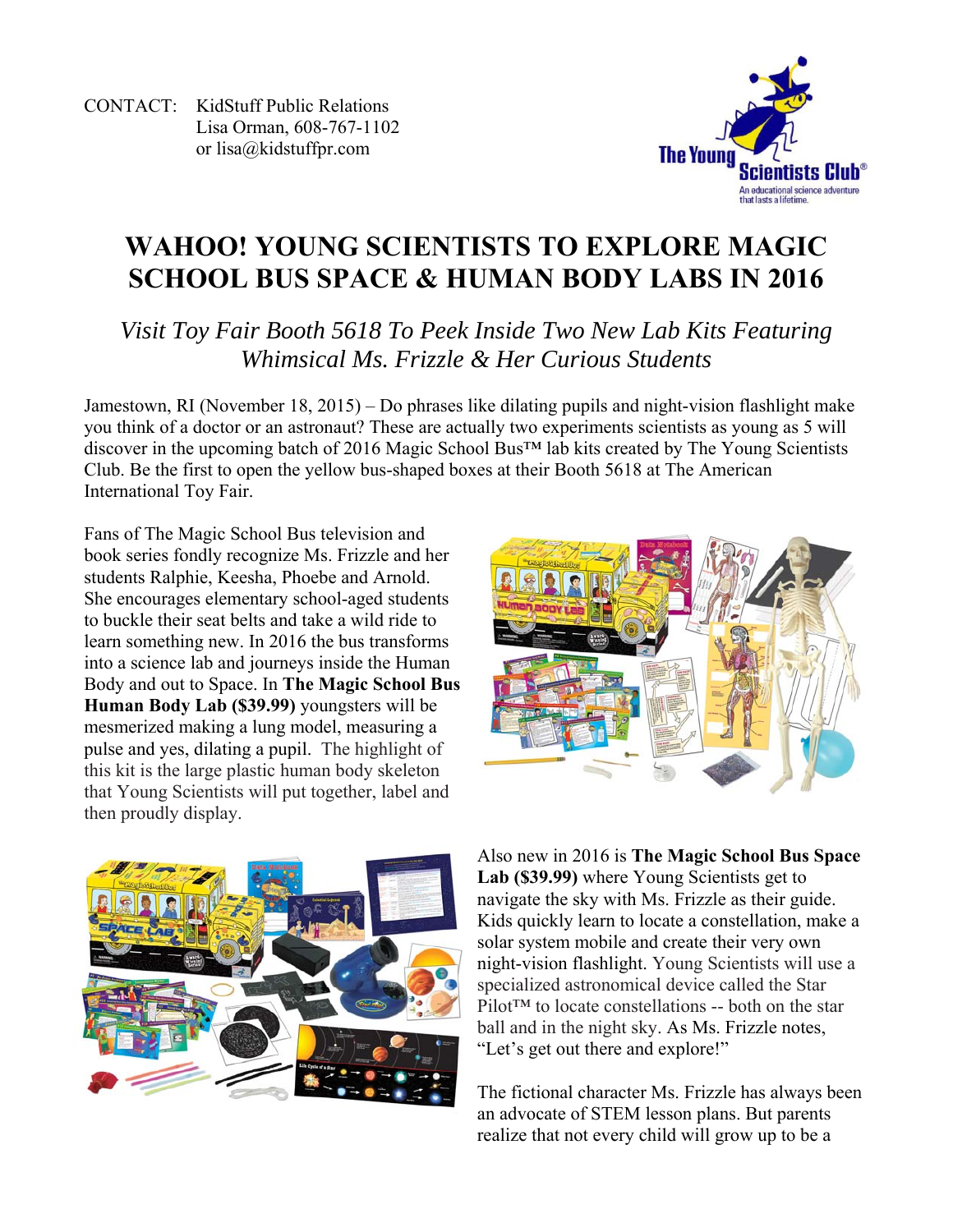scientist. However, every child should have a chance to be a scientist child -- that is having specific skills for a lifetime of exploration.

An editorial recently ran in the *Miami Herald* that explores this concept. The article reminded parents, "Science-friendly homes encourage questions, critical thinking, experimentation, reasoning, reading, writing, model creations, and TV science programs. The Scientist in Schools website says that although most children will not grow up to become science professionals, they will grow up in a world that requires scientific literacy and critical thinking skills. So as parents, we should have the goal of raising a scientist, regardless of our child's ultimate career path."

The Young Scientist Club happily tucks everything that curious kids will need into one exciting lab kit. And there are now dozens of themed kits to choose from! Look for all of them at their website, TheYoungScientistsClub.com.

The two newest lab kits will be found in specialty stores and available online in February 2016:

#### **The Magic School Bus Human Body Lab Ages 5+ • \$39.99**

The human body is absolutely fascinating. More than the hip-bone connected to thigh-bone, this complete lab gets kids building a 17-inch plastic human skeleton, exploring touch receptors, learning about teeth enamel and making a ball and socket joint. Dynamic deduction!





#### **The Magic School Bus Space Lab • Ages 5+ • \$39.99**

Inside this school bus-shaped lab is an astronomical device called the Star Pilot™ that locates constellations both on the star ball and in the night sky! Captivating experiments and activities include learning about the life cycle of a star, creating a planet poster, a 16-page booklet debunking constellation myths around the world and a data notebook, among other components.

Discover the entire line of science, math and engineering

games and kits created for young minds at www.TheYoungScientistsClub.com. School/group packs, fundraising programs and the award-winning monthly subscription program are all introduced on the site's home page.

## **ABOUT THE MAGIC SCHOOL BUS**

Based on the best-selling Scholastic book series The Magic School Bus is an award-winning animated TV series sold to more than 30 countries in 15 languages. With 58 million books in print, the brand has won many industry awards, including two Emmys for Lily Tomlin's portrayal of Ms. Frizzle in the TV series, five CINE Golden Eagles, a Parents Choice Gold Medal, a National Conservation Achievement Award, an Environmental Media Association Award, and an Annenberg Public Policy Center Award. In celebration of its 25th Anniversary, Scholastic debuted two new iPad apps and a new game for Nintendo DS. For more info about The Magic School Bus, visit www.scholastic.com/magicschoolbus.

## **ABOUT SCHOLASTIC**

Scholastic Corporation is the world's largest publisher and distributor of children's books and a leader in educational technology and children's media. Since 1920, Scholastic has been creating quality